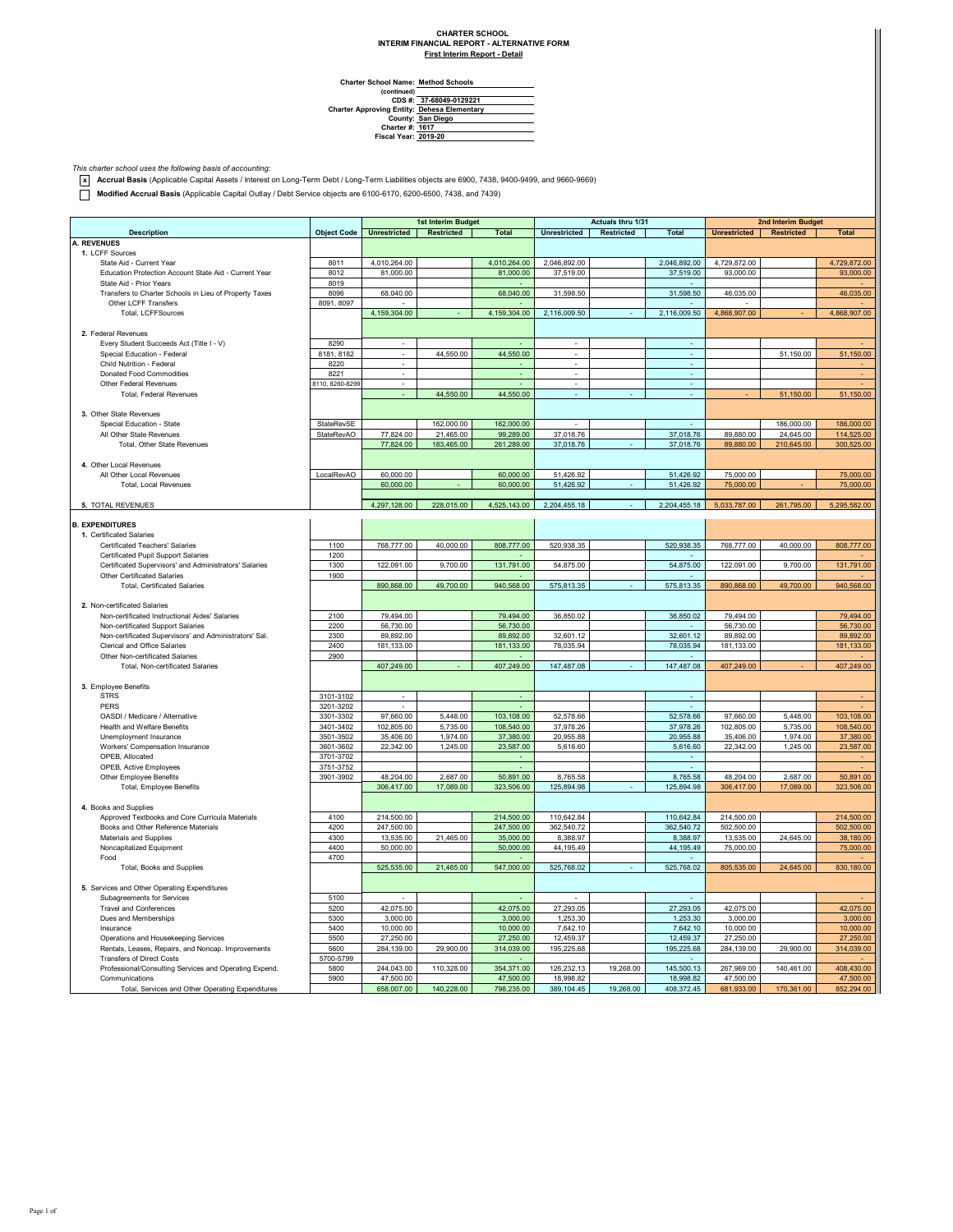| 6. Capital Outlay (Objects 6100-6170, 6200-6500 for modified accrual basis only) |             |                             |            |              |                             |             |              |              |            |              |
|----------------------------------------------------------------------------------|-------------|-----------------------------|------------|--------------|-----------------------------|-------------|--------------|--------------|------------|--------------|
| Land and Land Improvements                                                       | 6100-6170   | $\mathcal{L}_{\mathcal{A}}$ |            |              | ×                           |             | ٠            | ٠            |            | $\sim$       |
| Buildings and Improvements of Buildings                                          | 6200        | $\mathcal{L}$               |            | ÷.           | ÷.                          |             | ä,           | ×.           |            | $\sim$       |
| Books and Media for New School Libraries or Major                                |             |                             |            |              |                             |             |              |              |            |              |
| Expansion of School Libraries                                                    | 6300        | ×.                          |            | ÷            | $\sim$                      |             | ÷.           | ×            |            | $\sim$       |
| Equipment                                                                        | 6400        | $\mathcal{L}$               |            | ÷            | $\epsilon$                  |             | $\omega$     | $\epsilon$   |            | ÷.           |
| Equipment Replacement                                                            | 6500        | $\epsilon$                  |            | $\sim$       | $\sim$                      |             | ×            | $\sim$       |            | $\sim$       |
| Depreciation Expense (for accrual basis only)                                    | 6900        | ٠                           |            | ÷            | $\overline{\phantom{a}}$    |             | ×,           | ٠            |            | ÷.           |
| Total, Capital Outlay                                                            |             | ä,                          |            | ÷            | ×,                          | ÷           | ÷.           | ÷            | ÷.         | $\sim$       |
|                                                                                  |             |                             |            |              |                             |             |              |              |            |              |
| 7. Other Outgo                                                                   |             |                             |            |              |                             |             |              |              |            |              |
| Tuition to Other Schools                                                         | 7110-7143   | ٠                           |            | ÷.           | ٠                           |             | ÷.           | ٠            |            | $\sim$       |
| Transfers of Pass-through Revenues to Other LEAs                                 | 7211-7213   | $\overline{\phantom{a}}$    |            | ÷.           | $\overline{\phantom{a}}$    |             | $\omega$     | ٠            |            | $\sim$       |
| Transfers of Apportionments to Other LEAs - Spec. Ed.                            | 7221-7223SE | ä,                          |            |              | ×.                          |             | ä,           |              |            | ÷.           |
| Transfers of Apportionments to Other LEAs - All Other                            | 7221-7223AO | $\sim$                      |            | ÷            | $\sim$                      |             | ×            | ٠            |            | ÷.           |
| All Other Transfers                                                              | 7281-7299   | $\mathbf{r}$                |            | ÷.           | $\mathcal{L}^{\mathcal{L}}$ |             | ÷.           | ×.           |            | $\sim$       |
| <b>Transfers of Indirect Costs</b>                                               | 7300-7399   | $\sim$                      | i.         | ÷            | ÷.                          | ÷           | $\omega$     | $\sim$       | ×          | $\sim$       |
| Debt Service:                                                                    |             |                             |            |              |                             |             |              |              |            |              |
| Interest                                                                         | 7438        |                             |            | $\sim$       | ×,                          |             | ×            | ×            |            | $\sim$       |
| Principal (for modified accrual basis only)                                      | 7439        | ×.                          |            | $\sim$       | $\sim$                      |             | $\omega$     | ×.           |            | ×.           |
| Total, Other Outgo                                                               |             |                             |            |              |                             |             |              |              |            |              |
|                                                                                  |             |                             |            |              |                             |             |              |              |            |              |
| 8. TOTAL EXPENDITURES                                                            |             | 2,788,076.00                | 228,482.00 | 3,016,558.00 | 1,764,067.88                | 19,268.00   | 1,783,335.88 | 3,092,002.00 | 261,795.00 | 3,353,797.00 |
|                                                                                  |             |                             |            |              |                             |             |              |              |            |              |
| C. EXCESS (DEFICIENCY) OF REVENUES OVER EXPEND.                                  |             |                             |            |              |                             |             |              |              |            |              |
| BEFORE OTHER FINANCING SOURCES AND USES (A5-B8)                                  |             | 1.509.052.00                | (467.00)   | 1.508.585.00 | 440.387.30                  | (19.268.00) | 421.119.30   | 1.941.785.00 |            | 1.941.785.00 |
|                                                                                  |             |                             |            |              |                             |             |              |              |            |              |
| <b>D. OTHER FINANCING SOURCES / USES</b>                                         |             |                             |            |              |                             |             |              |              |            |              |
| 1. Other Sources                                                                 | 8930-8979   |                             |            | ÷.           |                             |             | ÷            |              |            |              |
| 2. Less: Other Uses                                                              | 7630-7699   |                             |            | ÷            |                             |             | $\sim$       |              |            | $\sim$       |
| 3. Contributions Between Unrestricted and Restricted Accounts                    |             |                             |            |              |                             |             |              |              |            |              |
| (must net to zero)                                                               | 8980-8999   | (467.00)                    | 467.00     | ÷            | (19, 268.00)                | 19,268.00   | ×            |              |            | ÷            |
|                                                                                  |             |                             |            |              |                             |             |              |              |            |              |
| 4. TOTAL OTHER FINANCING SOURCES / USES                                          |             | (467.00)                    | 467.00     |              | (19, 268.00)                | 19,268.00   | ÷            |              |            |              |
| E. NET INCREASE (DECREASE) IN FUND BALANCE (C + D4)                              |             | 1,508,585.00                |            | 1,508,585.00 | 421,119.30                  |             | 421,119.30   | 1,941,785.00 |            | 1,941,785.00 |
|                                                                                  |             |                             |            |              |                             |             |              |              |            |              |
| F. FUND BALANCE, RESERVES                                                        |             |                             |            |              |                             |             |              |              |            |              |
| 1. Beginning Fund Balance                                                        |             |                             |            |              |                             |             |              |              |            |              |
| a. As of July 1                                                                  | 9791        | 2,651,108.72                |            | 2,651,108.72 | 2,651,108.72                |             | 2,651,108.72 | 2,651,108.72 |            | 2,651,108.72 |
| b. Adjustments to Beginning Balance                                              | 9793, 9795  |                             |            | $\sim$       | 14,886.00                   |             | 14,886.00    | 14,886.00    |            | 14,886.00    |
| c. Adjusted Beginning Balance                                                    |             | 2,651,108.72                |            | 2.651.108.72 | 2,665,994.72                |             | 2.665.994.72 | 2.665.994.72 |            | 2.665.994.72 |
| 2. Ending Fund Balance, June 30 (E + F.1.c.)                                     |             | 4,159,693.72                |            | 4,159,693.72 | 3,087,114.02                | $\sim$      | 3,087,114.02 | 4,607,779.72 |            | 4,607,779.72 |
|                                                                                  |             |                             |            |              |                             |             |              |              |            |              |
| Components of Ending Fund Balance :                                              |             |                             |            |              |                             |             |              |              |            |              |
| a. Nonspendable                                                                  |             |                             |            |              |                             |             |              |              |            |              |
| Revolving Cash (equals object 9130)                                              | 9711        |                             |            | ÷            |                             |             | ÷.           |              |            | $\sim$       |
| Stores (equals object 9320)                                                      | 9712        |                             |            | ÷.           |                             |             | ÷.           |              |            | $\omega$     |
| Prepaid Expenditures (equals object 9330)                                        | 9713        |                             |            |              |                             |             | ٠            |              |            | $\sim$       |
| All Others                                                                       | 9719        |                             |            | ÷.           |                             |             | ÷.           |              |            | $\omega$ .   |
| <b>b</b> Restricted                                                              | 9740        |                             |            | ÷.           |                             | ٠           | ÷.           |              | ×,         | ÷.           |
| c. Committed                                                                     |             |                             |            |              |                             |             |              |              |            |              |
| <b>Stabilization Arrangements</b>                                                | 9750        |                             |            |              |                             |             | ٠            |              |            | ٠            |
| Other Commitments                                                                | 9760        |                             |            |              |                             |             | ÷            |              |            | $\sim$       |
| d. Assigned                                                                      |             |                             |            |              |                             |             |              |              |            |              |
| Other Assignments                                                                | 9780        |                             |            | $\sim$       |                             |             | $\sim$       |              |            | $\sim$       |
| e Unassigned/Unappropriated                                                      |             |                             |            |              |                             |             |              |              |            |              |
|                                                                                  |             |                             |            |              |                             |             |              |              |            |              |
| Reserve for Economic Uncertainities                                              | 9789        | 139.403.80                  |            | 139,403.80   |                             |             | ×            | 154,600.10   |            | 154,600.10   |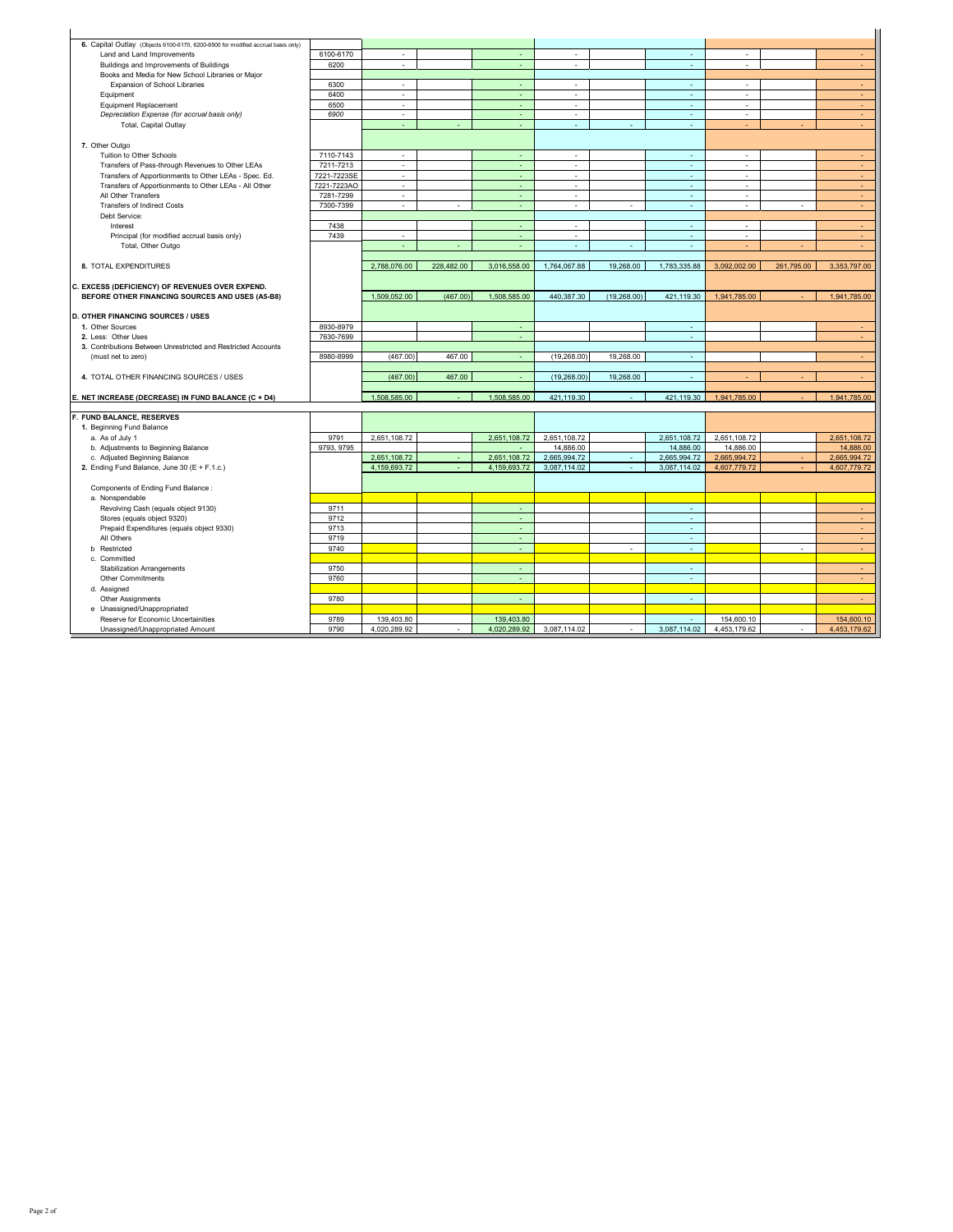## **CHARTER SCHOOL INTERIM FINANCIAL REPORT - ALTERNATIVE FORM First Interim Report - Summary**

**Charter School Name: Method Schools**

**Fiscal Year:**

**(continued) County: Charter #: Charter Approving Entity: CDS #: 37-68049-0129221 1617 San Diego Dehesa Elementary**

**2019-20**

|                                                                |                    |                               |                                 |                           |                                  | 2nd Interim vs. 1st Interim<br>Increase, (Decrease) |
|----------------------------------------------------------------|--------------------|-------------------------------|---------------------------------|---------------------------|----------------------------------|-----------------------------------------------------|
| <b>Description</b>                                             | <b>Object Code</b> | 7/1 1st Interim<br>Budget (X) | <b>Actuals thru</b><br>1/31 (Y) | 2nd Interim<br>Budget (Z) | \$ Difference<br>$(Z)$ vs. $(X)$ | % Change<br>$(Z)$ vs. $(X)$                         |
| <b>A. REVENUES</b>                                             |                    |                               |                                 |                           |                                  |                                                     |
| 1. LCFF/Revenue Limit Sources                                  |                    |                               |                                 |                           |                                  |                                                     |
| State Aid - Current Year                                       | 8011               | 4,010,264.00                  | 2,046,892.00                    | 4,729,872.00              | 719,608.00                       | 17.94%                                              |
| Education Protection Account State Aid - Current Year          | 8012               | 81,000.00                     | 37,519.00                       | 93,000.00                 | 12.000.00                        | 14.81%                                              |
| State Aid - Prior Years                                        | 8019               |                               | $\sim$                          | $\sim$                    | $\sim$                           |                                                     |
| Transfers to Charter Schools Funding in Lieu of Property Taxes | 8096               | 68,040.00                     | 31,598.50                       | 46,035.00                 | (22,005.00)                      | -32.34%                                             |
| Other LCFF Transfers                                           | 8091, 8097         | $\sim$                        |                                 |                           | $\sim$                           |                                                     |
| <b>Total, LCFF Sources</b>                                     |                    | 4,159,304.00                  | 2,116,009.50                    | 4,868,907.00              | 709,603.00                       | 17.06%                                              |
|                                                                |                    |                               |                                 |                           |                                  |                                                     |
| 2. Federal Revenues                                            |                    |                               |                                 |                           |                                  |                                                     |
| Every Student Succeeds Act (Title I-V)                         | 8290               |                               |                                 |                           |                                  |                                                     |
| Special Education - Federal                                    | 8181, 8182         | 44,550.00                     |                                 | 51,150.00                 | 6,600.00                         | 14.81%                                              |
| <b>Child Nutrition - Federal</b>                               | 8220               |                               | $\blacksquare$                  | $\blacksquare$            |                                  |                                                     |
| <b>Donated Food Commodities</b>                                | 8221               | $\blacksquare$                | ٠                               | $\overline{\phantom{a}}$  | $\sim$                           |                                                     |
| <b>Other Federal Revenues</b>                                  | 8110, 8260-8299    | $\omega$                      | ÷                               | ٠                         | $\sim$                           |                                                     |
| <b>Total, Federal Revenues</b>                                 |                    | 44,550.00                     | $\overline{\phantom{a}}$        | 51,150.00                 | 6,600.00                         | 14.81%                                              |
|                                                                |                    |                               |                                 |                           |                                  |                                                     |
| 3. Other State Revenues                                        |                    |                               |                                 |                           |                                  |                                                     |
| Special Education - State                                      | <b>StateRevSE</b>  | 162,000.00                    | $\omega$                        | 186,000.00                | 24.000.00                        | 14.81%                                              |
| All Other State Revenues                                       | <b>StateRevAO</b>  | 99,289.00                     | 37,018.76                       | 114,525.00                | 15,236.00                        | 15.35%                                              |
| Total, Other State Revenues                                    |                    | 261,289.00                    | 37,018.76                       | 300,525.00                | 39,236.00                        | 15.02%                                              |
|                                                                |                    |                               |                                 |                           |                                  |                                                     |
| 4. Other Local Revenues                                        |                    |                               |                                 |                           |                                  |                                                     |
| All Other Local Revenues                                       | LocalRevAO         | 60,000.00                     | 51,426.92                       | 75,000.00                 | 15,000.00                        | 25.00%                                              |
| <b>Total, Local Revenues</b>                                   |                    | 60,000.00                     | 51,426.92                       | 75,000.00                 | 15,000.00                        | 25.00%                                              |
|                                                                |                    |                               |                                 |                           |                                  |                                                     |
| <b>5. TOTAL REVENUES</b>                                       |                    | 4,525,143.00                  | 2,204,455.18                    | 5,295,582.00              | 770,439.00                       | 17.03%                                              |
|                                                                |                    |                               |                                 |                           |                                  |                                                     |
| <b>B. EXPENDITURES</b>                                         |                    |                               |                                 |                           |                                  |                                                     |
| 1. Certificated Salaries                                       |                    |                               |                                 |                           |                                  |                                                     |
| <b>Certificated Teachers' Salaries</b>                         | 1100               | 808,777.00                    | 520,938.35                      | 808,777.00                | $\tilde{\phantom{a}}$            | 0.00%                                               |
| <b>Certificated Pupil Support Salaries</b>                     | 1200               |                               |                                 |                           |                                  |                                                     |
| Certificated Supervisors' and Administrators' Salaries         | 1300               | 131,791.00                    | 54,875.00                       | 131,791.00                | $\overline{a}$                   | 0.00%                                               |
| <b>Other Certificated Salaries</b>                             | 1900               |                               |                                 |                           | $\sim$                           |                                                     |
| <b>Total, Certificated Salaries</b>                            |                    | 940,568.00                    | 575,813.35                      | 940,568.00                | ÷.                               | 0.00%                                               |
|                                                                |                    |                               |                                 |                           |                                  |                                                     |
| 2. Non-certificated Salaries                                   |                    |                               |                                 |                           |                                  |                                                     |
| Non-certificated Instructional Aides' Salaries                 | 2100               | 79,494.00                     | 36,850.02                       | 79,494.00                 |                                  | 0.00%                                               |
| Non-certificated Support Salaries                              | 2200               | 56,730.00                     |                                 | 56,730.00                 | $\overline{\phantom{a}}$         | 0.00%                                               |
| Non-certificated Supervisors' and Administrators' Sal.         | 2300               | 89,892.00                     | 32,601.12                       | 89,892.00                 | $\overline{\phantom{a}}$         | 0.00%                                               |
| <b>Clerical and Office Salaries</b>                            | 2400               | 181,133.00                    | 78,035.94                       | 181,133.00                | $\sim$                           | 0.00%                                               |
| Other Non-certificated Salaries                                | 2900               | $\overline{\phantom{a}}$      | ÷                               | ٠                         | $\blacksquare$                   |                                                     |
| Total, Non-certificated Salaries                               |                    | 407,249.00                    | 147,487.08                      | 407.249.00                | $\mathcal{L}$                    | 0.00%                                               |
|                                                                |                    |                               |                                 |                           |                                  |                                                     |
| 3. Employee Benefits<br><b>STRS</b>                            | 3101-3102          | $\blacksquare$                |                                 |                           | $\blacksquare$                   |                                                     |
| <b>PERS</b>                                                    | 3201-3202          |                               | $\overline{\phantom{a}}$        | $\overline{\phantom{a}}$  |                                  |                                                     |
| OASDI / Medicare / Alternative                                 | 3301-3302          |                               |                                 |                           |                                  | 0.00%                                               |
| <b>Health and Welfare Benefits</b>                             |                    | 103,108.00                    | 52,578.66                       | 103,108.00                | $\overline{\phantom{a}}$         |                                                     |
|                                                                | 3401-3402          | 108,540.00                    | 37,978.26                       | 108,540.00                |                                  | 0.00%                                               |
| Unemployment Insurance                                         | 3501-3502          | 37,380.00                     | 20,955.88                       | 37,380.00                 | $\overline{\phantom{a}}$         | 0.00%                                               |
| Workers' Compensation Insurance                                | 3601-3602          | 23,587.00                     | 5,616.60                        | 23,587.00                 | $\blacksquare$                   | 0.00%                                               |
| OPEB, Allocated                                                | 3701-3702          | $\blacksquare$                | $\sim$                          | $\omega$                  | $\overline{\phantom{a}}$         |                                                     |
| OPEB, Active Employees                                         | 3751-3752          |                               | $\blacksquare$                  |                           | $\overline{\phantom{a}}$         |                                                     |
| <b>Other Employee Benefits</b>                                 | 3901-3902          | 50,891.00                     | 8,765.58                        | 50,891.00                 | $\sim$                           | 0.00%                                               |
| Total, Employee Benefits                                       |                    | 323,506.00                    | 125,894.98                      | 323,506.00                | $\blacksquare$                   | 0.00%                                               |
|                                                                |                    |                               |                                 |                           |                                  |                                                     |
| 4. Books and Supplies                                          |                    |                               |                                 |                           |                                  |                                                     |
| Approved Textbooks and Core Curricula Materials                | 4100               | 214,500.00                    | 110,642.84                      | 214,500.00                |                                  | 0.00%                                               |
| Books and Other Reference Materials                            | 4200               | 247,500.00                    | 362,540.72                      | 502,500.00                | 255,000.00                       | 103.03%                                             |
| Materials and Supplies                                         | 4300               | 35,000.00                     | 8,388.97                        | 38,180.00                 | 3,180.00                         | 9.09%                                               |
| Noncapitalized Equipment                                       | 4400               | 50,000.00                     | 44,195.49                       | 75,000.00                 | 25,000.00                        | 50.00%                                              |
| Food                                                           | 4700               |                               |                                 |                           |                                  |                                                     |
| Total, Books and Supplies                                      |                    | 547,000.00                    | 525,768.02                      | 830,180.00                | 283,180.00                       | 51.77%                                              |
|                                                                |                    |                               |                                 |                           |                                  |                                                     |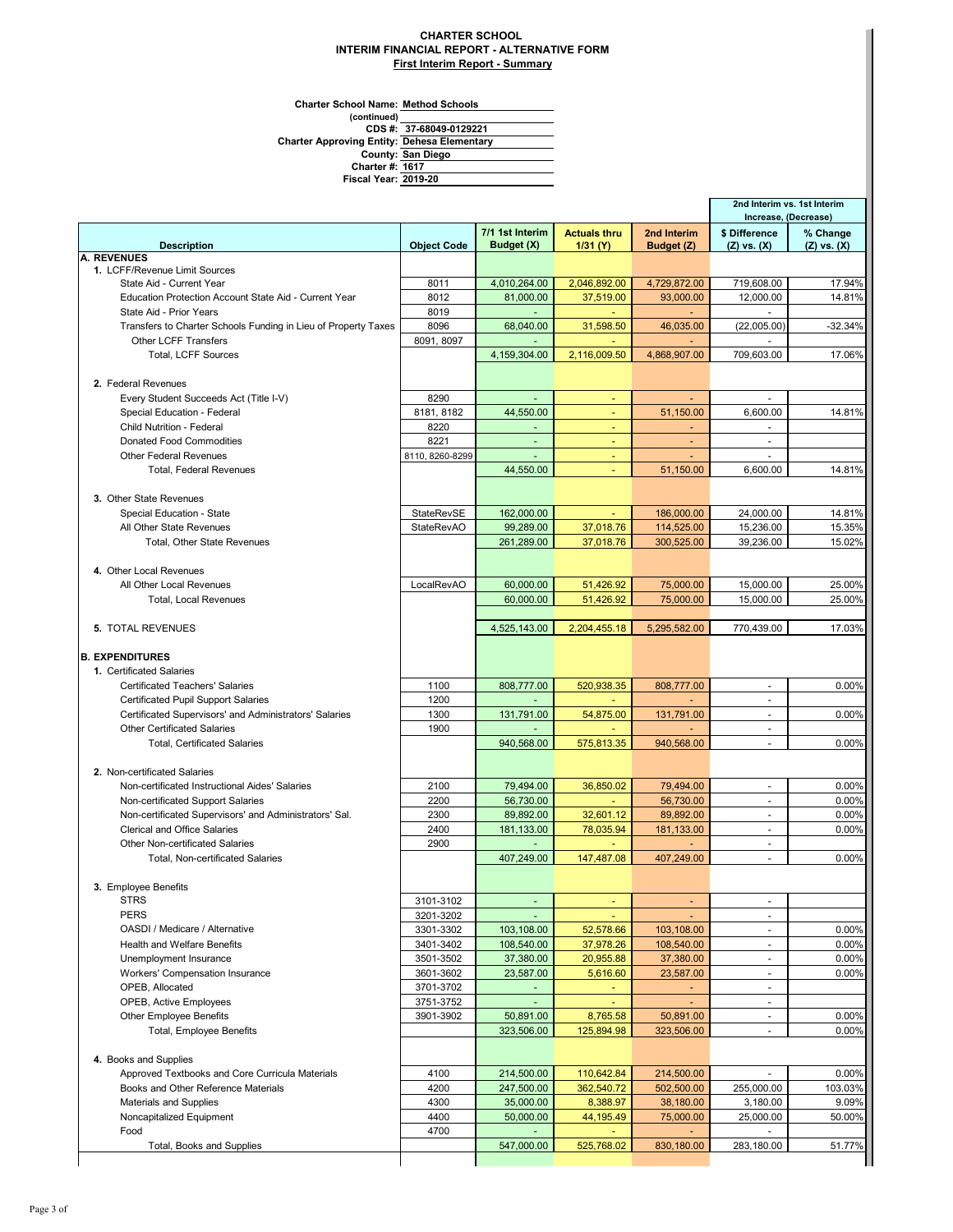| 5. Services and Other Operating Expenditures                                 |              |                              |                              |                              |                          |                  |
|------------------------------------------------------------------------------|--------------|------------------------------|------------------------------|------------------------------|--------------------------|------------------|
| Subagreements for Services                                                   | 5100         |                              |                              |                              | ä,                       |                  |
| <b>Travel and Conferences</b>                                                | 5200         | 42,075.00                    | 27,293.05                    | 42.075.00                    | ä,                       | 0.00%            |
| Dues and Memberships                                                         | 5300         | 3.000.00                     | 1,253.30                     | 3,000.00                     | ۰                        | 0.00%            |
| Insurance                                                                    | 5400         | 10,000.00                    | 7,642.10                     | 10,000.00                    | $\blacksquare$           | 0.00%            |
| Operations and Housekeeping Services                                         | 5500         | 27,250.00                    | 12,459.37                    | 27,250.00                    | $\blacksquare$           | 0.00%            |
| Rentals, Leases, Repairs, and Noncap. Improvements                           | 5600         | 314,039.00                   | 195,225.68                   | 314,039.00                   | $\blacksquare$           | 0.00%            |
| <b>Transfers of Direct Costs</b>                                             | 5700-5799    | $\omega$                     | ÷                            |                              | ä,                       |                  |
| Professional/Consulting Services and Operating Expend.                       | 5800         | 354,371.00                   | 145,500.13                   | 408,430.00                   | 54,059.00                | 15.25%           |
| Communications                                                               | 5900         | 47,500.00                    | 18,998.82                    | 47,500.00                    |                          | 0.00%            |
| Total, Services and Other Operating Expenditures                             |              | 798,235.00                   | 408,372.45                   | 852,294.00                   | 54,059.00                | 6.77%            |
|                                                                              |              |                              |                              |                              |                          |                  |
| 6. Capital Outlay (Objects 6100-6170, 6200-6500 modified accrual basis only) |              |                              |                              |                              |                          |                  |
| Land and Land Improvements                                                   | 6100-6170    | $\omega$                     | $\blacksquare$               | $\blacksquare$               | ä,                       |                  |
| Buildings and Improvements of Buildings                                      | 6200         | ÷,                           |                              |                              |                          |                  |
| Books and Media for New School Libraries or Major                            |              |                              |                              |                              |                          |                  |
| Expansion of School Libraries                                                | 6300         | $\blacksquare$               | ٠                            | ٠                            | $\sim$                   |                  |
| Equipment                                                                    | 6400         | $\blacksquare$               | $\blacksquare$               | ٠                            | $\overline{\phantom{a}}$ |                  |
| <b>Equipment Replacement</b>                                                 | 6500         | $\blacksquare$               | $\overline{\phantom{a}}$     | $\blacksquare$               | $\overline{\phantom{a}}$ |                  |
| Depreciation Expense (for accrual basis only)                                | 6900         | $\blacksquare$               | $\blacksquare$               | $\blacksquare$               | $\overline{\phantom{a}}$ |                  |
| Total, Capital Outlay                                                        |              |                              |                              | $\blacksquare$               | ä,                       |                  |
| 7. Other Outgo                                                               |              |                              |                              |                              |                          |                  |
| Tuition to Other Schools                                                     | 7110-7143    | $\blacksquare$               | ٠                            | $\overline{\phantom{a}}$     | $\ddot{\phantom{1}}$     |                  |
| Transfers of Pass-through Revenues to Other LEAs                             | 7211-7213    | ä,                           |                              | $\qquad \qquad \blacksquare$ | ä,                       |                  |
| Transfers of Apportionments to Other LEAs - Spec. Ed.                        | 7221-7223SE  | $\blacksquare$               | ٠                            |                              | $\blacksquare$           |                  |
| Transfers of Apportionments to Other LEAs - All Other                        | 7221-7223AO  | $\blacksquare$               | $\blacksquare$               | $\blacksquare$               | ä,                       |                  |
| All Other Transfers                                                          | 7281-7299    | $\overline{\phantom{a}}$     | ٠                            | ٠                            | $\blacksquare$           |                  |
| <b>Transfers of Indirect Costs</b>                                           | 7300-7399    | $\blacksquare$               | $\blacksquare$               | ٠                            | ٠                        |                  |
| Debt Service:                                                                |              |                              |                              |                              |                          |                  |
| Interest                                                                     | 7438         | $\blacksquare$               | $\overline{\phantom{a}}$     | $\blacksquare$               | $\overline{\phantom{a}}$ |                  |
| Principal (for modified accrual basis only)                                  | 7439         | $\blacksquare$               | ä,                           | $\overline{\phantom{a}}$     | $\blacksquare$           |                  |
| Total, Other Outgo                                                           |              | $\omega$                     |                              | $\blacksquare$               | ä,                       |                  |
|                                                                              |              |                              |                              |                              |                          |                  |
| 8. TOTAL EXPENDITURES                                                        |              | 3,016,558.00                 | 1,783,335.88                 | 3,353,797.00                 | 337,239.00               | 11.18%           |
|                                                                              |              |                              |                              |                              |                          |                  |
|                                                                              |              |                              |                              |                              |                          |                  |
| C. EXCESS (DEFICIENCY) OF REVENUES OVER EXPEND.                              |              |                              |                              |                              |                          |                  |
| BEFORE OTHER FINANCING SOURCES AND USES (A5-B8)                              |              | 1,508,585.00                 | 421,119.30                   | 1,941,785.00                 | 433,200.00               | 28.72%           |
|                                                                              |              |                              |                              |                              |                          |                  |
| D. OTHER FINANCING SOURCES / USES<br>1. Other Sources                        | 8930-8979    | $\overline{\phantom{a}}$     |                              | ٠                            | ٠                        |                  |
| 2. Less: Other Uses                                                          | 7630-7699    | $\sim$                       | ٠                            | $\overline{\phantom{a}}$     | $\overline{a}$           |                  |
| 3. Contributions Between Unrestricted and Restricted Accounts                |              |                              |                              |                              |                          |                  |
| (must net to zero)                                                           | 8980-8999    | $\blacksquare$               | Ξ                            | $\blacksquare$               | $\blacksquare$           |                  |
|                                                                              |              |                              |                              |                              |                          |                  |
| 4. TOTAL OTHER FINANCING SOURCES / USES                                      |              | ä,                           |                              | $\blacksquare$               | ÷,                       |                  |
|                                                                              |              |                              |                              |                              |                          |                  |
| E. NET INCREASE (DECREASE) IN FUND BALANCE (C + D4)                          |              | 1,508,585.00                 | 421,119.30                   | 1,941,785.00                 | 433,200.00               | 28.72%           |
|                                                                              |              |                              |                              |                              |                          |                  |
| F. FUND BALANCE, RESERVES                                                    |              |                              |                              |                              |                          |                  |
| 1. Beginning Fund Balance                                                    |              |                              |                              |                              |                          |                  |
| a. As of July 1                                                              | 9791         | 2,651,108.72                 | 2,651,108.72                 | 2,651,108.72                 |                          | 0.00%            |
| b. Adjustments/Restatements                                                  | 9793, 9795   | $\blacksquare$               | 14,886.00                    | 14,886.00                    | 14,886.00                | New              |
| c. Adjusted Beginning Fund Balance                                           |              | 2,651,108.72<br>4,159,693.72 | 2,665,994.72<br>3,087,114.02 | 2,665,994.72<br>4,607,779.72 |                          |                  |
| 2. Ending Fund Balance, June 30 ( $E + F.1.c.$ )                             |              |                              |                              |                              |                          |                  |
| Components of Ending Fund Balance:                                           |              |                              |                              |                              |                          |                  |
| a. Nonspendable                                                              |              |                              |                              |                              |                          |                  |
| Revolving Cash (equals object 9130)                                          | 9711         | $\omega$                     | ٠                            | ÷.                           | $\blacksquare$           |                  |
| Stores (equals object 9320)                                                  | 9712         | $\blacksquare$               | $\overline{\phantom{a}}$     | $\blacksquare$               | $\blacksquare$           |                  |
| Prepaid Expenditures (equals object 9330)                                    | 9713         | $\blacksquare$               | ٠                            | $\blacksquare$               | $\blacksquare$           |                  |
| All Others                                                                   | 9719         | ٠                            | ٠                            | ۳                            | $\overline{\phantom{a}}$ |                  |
| b. Restricted                                                                | 9740         | ä,                           | ä,                           | $\blacksquare$               | ä,                       |                  |
| c Committed                                                                  |              |                              |                              |                              |                          |                  |
| <b>Stabilization Arrangements</b>                                            | 9750         | $\omega$                     | ٠                            | $\blacksquare$               | $\blacksquare$           |                  |
| <b>Other Commitments</b>                                                     | 9760         | ٠                            | $\blacksquare$               | ٠                            | ٠                        |                  |
| d Assigned                                                                   |              |                              |                              |                              |                          |                  |
| <b>Other Assignments</b>                                                     | 9780         | $\blacksquare$               | Ξ                            | $\blacksquare$               | $\overline{\phantom{a}}$ |                  |
| e. Unassigned/Unappropriated                                                 |              |                              |                              |                              |                          |                  |
| Reserve for Economic Uncertainties<br>Unassigned/Unappropriated Amount       | 9789<br>9790 | 139,403.80<br>4,020,289.92   | $\omega$<br>3,087,114.02     | 154,600.10<br>4,453,179.62   | 15,196.30<br>432,889.70  | 10.90%<br>10.77% |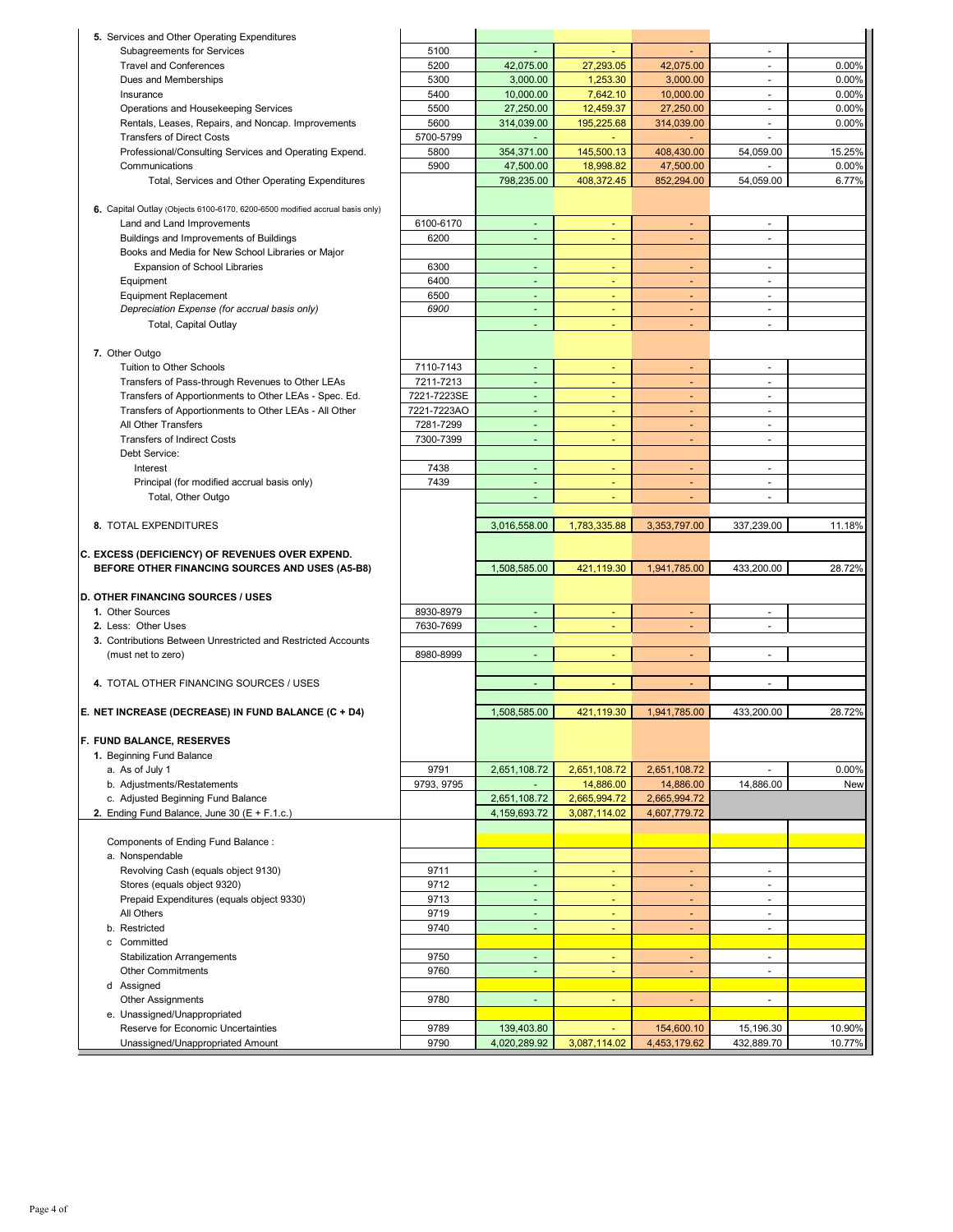## **CHARTER SCHOOL MULTI-YEAR PROJECTION - ALTERNATIVE FORM First Interim Report - MYP**

| <b>Charter School Name: Method Schools</b>         |                         |
|----------------------------------------------------|-------------------------|
| (continued)                                        |                         |
|                                                    | CDS #: 37-68049-0129221 |
| <b>Charter Approving Entity: Dehesa Elementary</b> |                         |
|                                                    | County: San Diego       |
| <b>Charter #: 1617</b>                             |                         |
| <b>Fiscal Year: 2019-20</b>                        |                         |
|                                                    |                         |

*This charter school uses the following basis of accounting:*

**x Accrual Basis** (Applicable Capital Assets / Interest on Long-Term Debt / Long-Term Liabilities objects are 6900, 7438, 9400-9499, and 9660-9669)

**Modified Accrual Basis** (Applicable Capital Outlay / Debt Service objects are 6100-6170, 6200-6500, 7438, and 7439)

|                                                        |                    |                     | FY 2019-20        | <b>Totals for</b> | <b>Totals for</b> |              |
|--------------------------------------------------------|--------------------|---------------------|-------------------|-------------------|-------------------|--------------|
| <b>Description</b>                                     | <b>Object Code</b> | <b>Unrestricted</b> | <b>Restricted</b> | <b>Total</b>      | 2020-21           | 2021-22      |
| A. REVENUES                                            |                    |                     |                   |                   |                   |              |
| 1. LCFF Sources                                        |                    |                     |                   |                   |                   |              |
| State Aid - Current Year                               | 8011               | 4,729,872.00        | 0.00              | 4,729,872.00      | 4,766,462.00      | 4,963,695.00 |
| Education Protection Account State Aid - Current Year  | 8012               | 93.000.00           | 0.00              | 93,000.00         | 93,000.00         | 93,000.00    |
| State Aid - Prior Years                                | 8019               | 0.00                | 0.00              | 0.00              | 0.00              | 0.00         |
| Transfers of Charter Schools in Lieu of Property Taxes | 8096               | 46,035.00           | 0.00              | 46,035.00         | 46,035.00         | 46,035.00    |
| <b>Other LCFF Transfers</b>                            | 8091, 8097         | 0.00                | 0.00              | 0.00              | 0.00              | 0.00         |
| <b>Total, LCFF Sources</b>                             |                    | 4,868,907.00        | 0.00              | 4,868,907.00      | 4,905,497.00      | 5,102,730.00 |
| 2. Federal Revenues                                    |                    |                     |                   |                   |                   |              |
| Every Student Succeeds Act (Title I - V)               | 8290               | 0.00                | 0.00              | 0.00              | 0.00              | 0.00         |
| Special Education - Federal                            | 8181, 8182         | 0.00                | 51.150.00         | 51.150.00         | 51,150.00         | 51.150.00    |
| <b>Child Nutrition - Federal</b>                       | 8220               | 0.00                | 0.00              | 0.00              | 0.00              | 0.00         |
| <b>Donated Food Commodities</b>                        | 8221               | 0.00                | 0.00              | 0.00              | 0.00              | 0.00         |
| <b>Other Federal Revenues</b>                          | 8110, 8260-8299    | 0.00                | 0.00              | 0.00              | 0.00              | 0.00         |
| <b>Total, Federal Revenues</b>                         |                    | 0.00                | 51,150.00         | 51,150.00         | 51,150.00         | 51,150.00    |
|                                                        |                    |                     |                   |                   |                   |              |
| 3. Other State Revenues                                |                    |                     |                   |                   |                   |              |
| Special Education - State                              | StateRevSE         | 0.00                | 186,000.00        | 186,000.00        | 186,000.00        | 186,000.00   |
| All Other State Revenues                               | <b>StateRevAO</b>  | 89,880.00           | 24,645.00         | 114,525.00        | 115,147.00        | 115,714.00   |
| Total, Other State Revenues                            |                    | 89,880.00           | 210,645.00        | 300,525.00        | 301,147.00        | 301,714.00   |
|                                                        |                    |                     |                   |                   |                   |              |
| 4. Other Local Revenues                                |                    |                     |                   |                   |                   |              |
| All Other Local Revenues                               | LocalRevAO         | 75,000.00           | 0.00              | 75,000.00         | 75,000.00         | 75,000.00    |
| <b>Total, Local Revenues</b>                           |                    | 75,000.00           | 0.00              | 75,000.00         | 75,000.00         | 75,000.00    |
|                                                        |                    |                     |                   |                   |                   |              |
| 5. TOTAL REVENUES                                      |                    | 5,033,787.00        | 261,795.00        | 5,295,582.00      | 5,332,794.00      | 5,530,594.00 |
| <b>B. EXPENDITURES</b>                                 |                    |                     |                   |                   |                   |              |
| 1. Certificated Salaries                               |                    |                     |                   |                   |                   |              |
| <b>Certificated Teachers' Salaries</b>                 | 1100               | 768,777.00          | 40,000.00         | 808,777.00        | 832,716.00        | 857,852.00   |
| <b>Certificated Pupil Support Salaries</b>             | 1200               | 0.00                | 0.00              | 0.00              | 0.00              | 0.00         |
| Certificated Supervisors' and Administrators' Salaries | 1300               | 122,091.00          | 9,700.00          | 131,791.00        | 169,946.00        | 178,444.00   |
| <b>Other Certificated Salaries</b>                     | 1900               | 0.00                | 0.00              | 0.00              | 0.00              | 0.00         |
| <b>Total, Certificated Salaries</b>                    |                    | 890,868.00          | 49,700.00         | 940.568.00        | 1,002,662.00      | 1,036,296.00 |
|                                                        |                    |                     |                   |                   |                   |              |
| 2. Non-certificated Salaries                           |                    |                     |                   |                   |                   |              |
| Non-certificated Instructional Aides' Salaries         | 2100               | 79,494.00           | 0.00              | 79,494.00         | 80,876.00         | 82,327.00    |
| Non-certificated Support Salaries                      | 2200               | 56,730.00           | 0.00              | 56,730.00         | 46,901.00         | 49,246.00    |
| Non-certificated Supervisors' and Administrators' Sal. | 2300               | 89,892.00           | 0.00              | 89,892.00         | 62,295.00         | 65,410.00    |
| <b>Clerical and Office Salaries</b>                    | 2400               | 181,133.00          | 0.00              | 181,133.00        | 152,215.00        | 153,416.00   |
| <b>Other Non-certificated Salaries</b>                 | 2900               | 0.00                | 0.00              | 0.00              | 0.00              | 0.00         |
| <b>Total, Non-certificated Salaries</b>                |                    | 407,249.00          | 0.00              | 407,249.00        | 342,287.00        | 350,399.00   |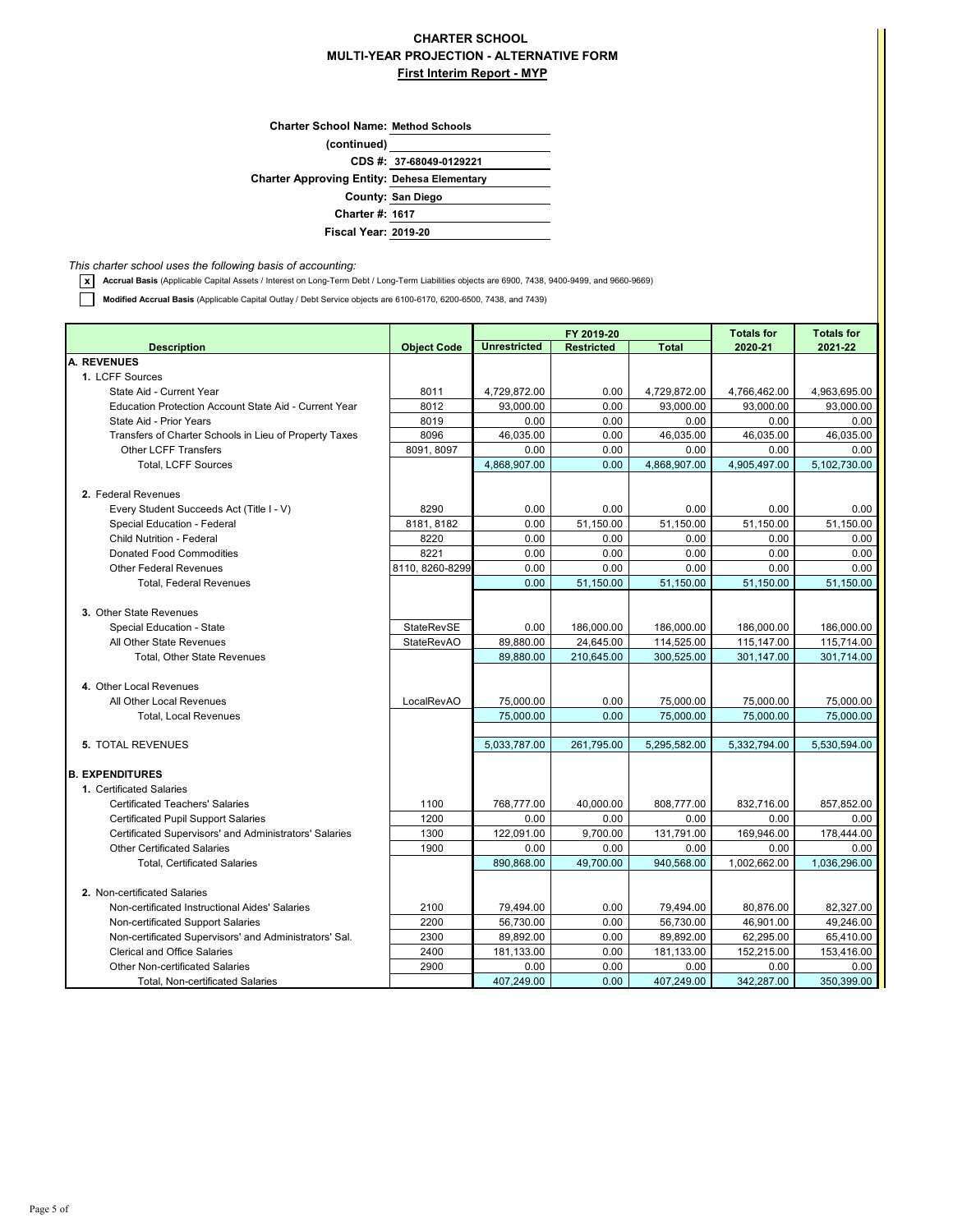|                                                                         |                    |                     | FY 2019-20        | <b>Totals for</b> | <b>Totals for</b> |              |
|-------------------------------------------------------------------------|--------------------|---------------------|-------------------|-------------------|-------------------|--------------|
| <b>Description</b>                                                      | <b>Object Code</b> | <b>Unrestricted</b> | <b>Restricted</b> | <b>Total</b>      | 2020-21           | 2021-22      |
| 3. Employee Benefits                                                    |                    |                     |                   |                   |                   |              |
| <b>STRS</b>                                                             | 3101-3102          | 97,660.00           | 5,448.00          | 103,108.00        | 0.00              | 0.00         |
| <b>PERS</b>                                                             | 3201-3202          | 102,805.00          | 5,735.00          | 108,540.00        | 0.00              | 0.00         |
| OASDI / Medicare / Alternative                                          | 3301-3302          | 35,406.00           | 1,974.00          | 37,380.00         | 102,889.00        | 106,082.00   |
| <b>Health and Welfare Benefits</b>                                      | 3401-3402          | 22,342.00           | 1,245.00          | 23,587.00         | 110,754.00        | 116,292.00   |
| Unemployment Insurance                                                  | 3501-3502          | 0.00                | 0.00              | 0.00              | 55,020.00         | 55,020.00    |
| Workers' Compensation Insurance                                         | 3601-3602          | 0.00                | 0.00              | 0.00              | 26,899.00         | 31,201.00    |
| OPEB, Allocated                                                         | 3701-3702          | 0.00                | 0.00              | 0.00              |                   | 0.00         |
| <b>OPEB, Active Employees</b>                                           | 3751-3752          | 0.00                | 0.00              | 0.00              | ÷,                | 0.00         |
| <b>Other Employee Benefits</b>                                          | 3901-3902          | 48,204.00           | 2,687.00          | 50,891.00         | 42,745.00         | 44,833.00    |
| <b>Total, Employee Benefits</b>                                         |                    | 306,417.00          | 17,089.00         | 323,506.00        | 338,307.00        | 353,428.00   |
|                                                                         |                    |                     |                   |                   |                   |              |
| 4. Books and Supplies                                                   |                    |                     |                   |                   |                   |              |
| Approved Textbooks and Core Curricula Materials                         | 4100               | 214,500.00          | 0.00              | 214,500.00        | 220,935.00        | 227,563.05   |
| Books and Other Reference Materials                                     | 4200               | 502,500.00          | 0.00              | 502,500.00        | 517,575.00        | 533,102.25   |
| <b>Materials and Supplies</b>                                           | 4300               | 13,535.00           | 24,645.00         | 38,180.00         | 39,325.40         | 40,505.16    |
| Noncapitalized Equipment                                                | 4400               | 75,000.00           | 0.00              | 75,000.00         | 77,250.00         | 79,567.50    |
| Food                                                                    | 4700               | 0.00                | 0.00              | 0.00              | 0.00              | 0.00         |
| Total, Books and Supplies                                               |                    | 805,535.00          | 24,645.00         | 830,180.00        | 855,085.40        | 880,737.96   |
|                                                                         |                    |                     |                   |                   |                   |              |
| 5. Services and Other Operating Expenditures                            |                    |                     |                   |                   |                   |              |
| <b>Subagreements for Services</b>                                       | 5100               | 0.00                | 0.00              | 0.00              | 0.00              | 0.00         |
| <b>Travel and Conferences</b>                                           | 5200               | 42,075.00           | 0.00              | 42,075.00         | 43.337.00         | 44,637.00    |
| Dues and Memberships                                                    | 5300               | 3,000.00            | 0.00              | 3,000.00          | 3,090.00          | 3,183.00     |
| Insurance                                                               | 5400               | 10,000.00           | 0.00              | 10,000.00         | 10,300.00         | 10,609.00    |
| Operations and Housekeeping Services                                    | 5500               | 27,250.00           | 0.00              | 27,250.00         | 28,068.00         | 28,910.00    |
| Rentals, Leases, Repairs, and Noncap. Improvements                      | 5600               | 284,139.00          | 29,900.00         | 314,039.00        | 323,460.00        | 333,164.00   |
| <b>Transfers of Direct Costs</b>                                        | 5700-5799          | 0.00                | 0.00              | 0.00              | 0.00              | 0.00         |
| Professional/Consulting Services and Operating Expend.                  | 5800               | 267,969.00          | 140,461.00        | 408,430.00        | 388,551.00        | 400,708.00   |
| Communications                                                          | 5900               | 47,500.00           | 0.00              | 47,500.00         | 48,925.00         | 50,393.00    |
| Total, Services and Other Operating Expenditures                        |                    | 681,933.00          | 170,361.00        | 852,294.00        | 845,731.00        | 871,604.00   |
|                                                                         |                    |                     |                   |                   |                   |              |
| 6. Capital Outlay (Obj. 6100-6170, 6200-6500 for mod. accr. basis only) |                    |                     |                   |                   |                   |              |
| Land and Land Improvements                                              | 6100-6170          | 0.00                | 0.00              | 0.00              | 0.00              | 0.00         |
| Buildings and Improvements of Buildings                                 | 6200               | 0.00                | 0.00              | 0.00              | 0.00              | 0.00         |
| Books and Media for New School Libraries or Major                       |                    |                     |                   |                   |                   |              |
| <b>Expansion of School Libraries</b>                                    | 6300               | 0.00                | 0.00              | 0.00              | 0.00              | 0.00         |
| Equipment                                                               | 6400               | 0.00                | 0.00              | 0.00              | 0.00              | 0.00         |
| <b>Equipment Replacement</b>                                            | 6500               | 0.00                | 0.00              | 0.00              | 0.00              | 0.00         |
| Depreciation Expense (for accrual basis only)                           | 6900               | 0.00                | 0.00              | 0.00              | 0.00              | 0.00         |
| Total, Capital Outlay                                                   |                    | 0.00                | 0.00              | 0.00              | 0.00              | 0.00         |
|                                                                         |                    |                     |                   |                   |                   |              |
| 7. Other Outgo                                                          |                    |                     |                   |                   |                   |              |
| Tuition to Other Schools                                                | 7110-7143          | 0.00                | 0.00              | 0.00              | 0.00              | 0.00         |
| Transfers of Pass-through Revenues to Other LEAs                        | 7211-7213          | 0.00                | 0.00              | 0.00              | 0.00              | 0.00         |
| Transfers of Apportionments to Other LEAs - Spec. Ed.                   | 7221-7223SE        | 0.00                | 0.00              | 0.00              | 0.00              | 0.00         |
| Transfers of Apportionments to Other LEAs - All Other                   | 7221-7223AO        | 0.00                | 0.00              | 0.00              | 0.00              | 0.00         |
| All Other Transfers                                                     | 7280-7299          | 0.00                | 0.00              | 0.00              | 0.00              | 0.00         |
| <b>Transfers of Indirect Costs</b>                                      | 7300-7399          | 0.00                | 0.00              | 0.00              | 0.00              | 0.00         |
| Debt Service:                                                           |                    |                     |                   |                   |                   |              |
| Interest                                                                | 7438               | 0.00                | 0.00              | 0.00              | 0.00              | 0.00         |
| Principal (for modified accrual basis only)                             | 7439               | 0.00                | 0.00              | 0.00              | 0.00              | 0.00         |
| Total, Other Outgo                                                      |                    | 0.00                | 0.00              | 0.00              | 0.00              | 0.00         |
|                                                                         |                    |                     |                   |                   |                   |              |
| 8. TOTAL EXPENDITURES                                                   |                    | 3,092,002.00        | 261,795.00        | 3,353,797.00      | 3,384,072.40      | 3,492,464.96 |
|                                                                         |                    |                     |                   |                   |                   |              |
| C. EXCESS (DEFICIENCY) OF REVENUES OVER EXPEND.                         |                    |                     |                   |                   |                   |              |
| BEFORE OTHER FINANCING SOURCES AND USES (A5-B8)                         |                    | 1,941,785.00        | 0.00              | 1,941,785.00      | 1,948,721.60      | 2,038,129.04 |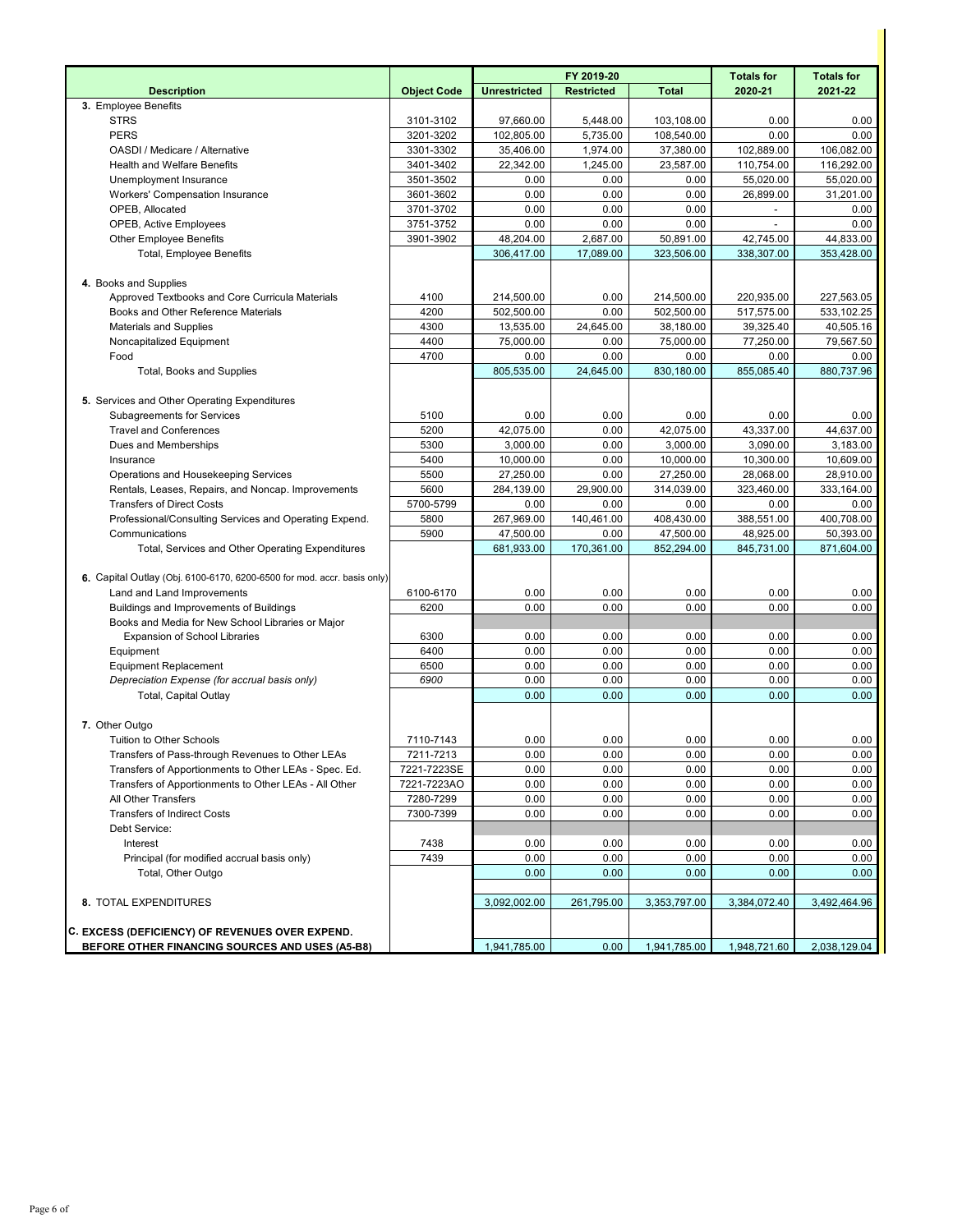|                                                               |                    |                     | FY 2019-20        | <b>Totals for</b> | <b>Totals for</b> |              |
|---------------------------------------------------------------|--------------------|---------------------|-------------------|-------------------|-------------------|--------------|
| <b>Description</b>                                            | <b>Object Code</b> | <b>Unrestricted</b> | <b>Restricted</b> | <b>Total</b>      | 2020-21           | 2021-22      |
| <b>D. OTHER FINANCING SOURCES / USES</b>                      |                    |                     |                   |                   |                   |              |
| 1. Other Sources                                              | 8930-8979          | 0.00                | 0.00              | 0.00              |                   |              |
| 2. Less: Other Uses                                           | 7630-7699          | 0.00                | 0.00              | 0.00              |                   |              |
| 3. Contributions Between Unrestricted and Restricted Accounts |                    |                     |                   |                   |                   |              |
| (must net to zero)                                            | 8980-8999          | 0.00                | 0.00              | 0.00              |                   |              |
|                                                               |                    |                     |                   |                   |                   |              |
| 4. TOTAL OTHER FINANCING SOURCES / USES                       |                    | 0.00                | 0.00              | 0.00              | 0.00              | 0.00         |
|                                                               |                    |                     |                   |                   |                   |              |
| E. NET INCREASE (DECREASE) IN FUND BALANCE (C + D4)           |                    | 1.941.785.00        | 0.00              | 1,941,785.00      | 1,948,721.60      | 2,038,129.04 |
| F. FUND BALANCE, RESERVES                                     |                    |                     |                   |                   |                   |              |
| 1. Beginning Fund Balance                                     |                    |                     |                   |                   |                   |              |
| a. As of July 1                                               | 9791               | 2.651.108.72        | 0.00              | 2.651.108.72      | 4,607,779.72      | 6,556,501.32 |
| b. Adjustments/Restatements                                   | 9793.9795          | 14.886.00           | 0.00              | 14.886.00         |                   |              |
| c. Adjusted Beginning Balance                                 |                    | 2,665,994.72        | 0.00              | 2,665,994.72      | 4,607,779.72      | 6,556,501.32 |
| 2. Ending Fund Balance, June 30 (E + F.1.c.)                  |                    | 4,607,779.72        | 0.00              | 4,607,779.72      | 6,556,501.32      | 8,594,630.36 |
|                                                               |                    |                     |                   |                   |                   |              |
| Components of Ending Fund Balance:                            |                    |                     |                   |                   |                   |              |
| a. Nonspendable                                               |                    |                     |                   |                   |                   |              |
| Revolving Cash (equals object 9130)                           | 9711               | 0.00                | 0.00              | 0.00              |                   |              |
| Stores (equals object 9320)                                   | 9712               | 0.00                | 0.00              | 0.00              |                   |              |
| Prepaid Expenditures (equals object 9330)                     | 9713               | 0.00                | 0.00              | 0.00              |                   |              |
| All Others                                                    | 9719               | 0.00                | 0.00              | 0.00              |                   |              |
| b. Restricted                                                 | 9740               |                     | 0.00              | 0.00              |                   |              |
| c. Committed                                                  |                    |                     |                   |                   |                   |              |
| <b>Stabilization Arrangements</b>                             | 9750               | 0.00                | 0.00              | 0.00              |                   |              |
| <b>Other Commitments</b>                                      | 9760               | 0.00                | 0.00              | 0.00              |                   |              |
| d Assigned                                                    |                    |                     |                   |                   |                   |              |
| <b>Other Assignments</b>                                      | 9780               | 0.00                | 0.00              | 0.00              |                   |              |
| e. Unassigned/Unappropriated                                  |                    |                     |                   |                   |                   |              |
| Reserve for Economic Uncertainties                            | 9789               | 154,600.10          | 0.00              | 154,600.10        | 169,203.62        | 174,623.25   |
| Unassigned/Unappropriated Amount                              | 9790               | 4,453,179.62        | 0.00              | 4,453,179.62      | 6,387,297.70      | 8,420,007.11 |